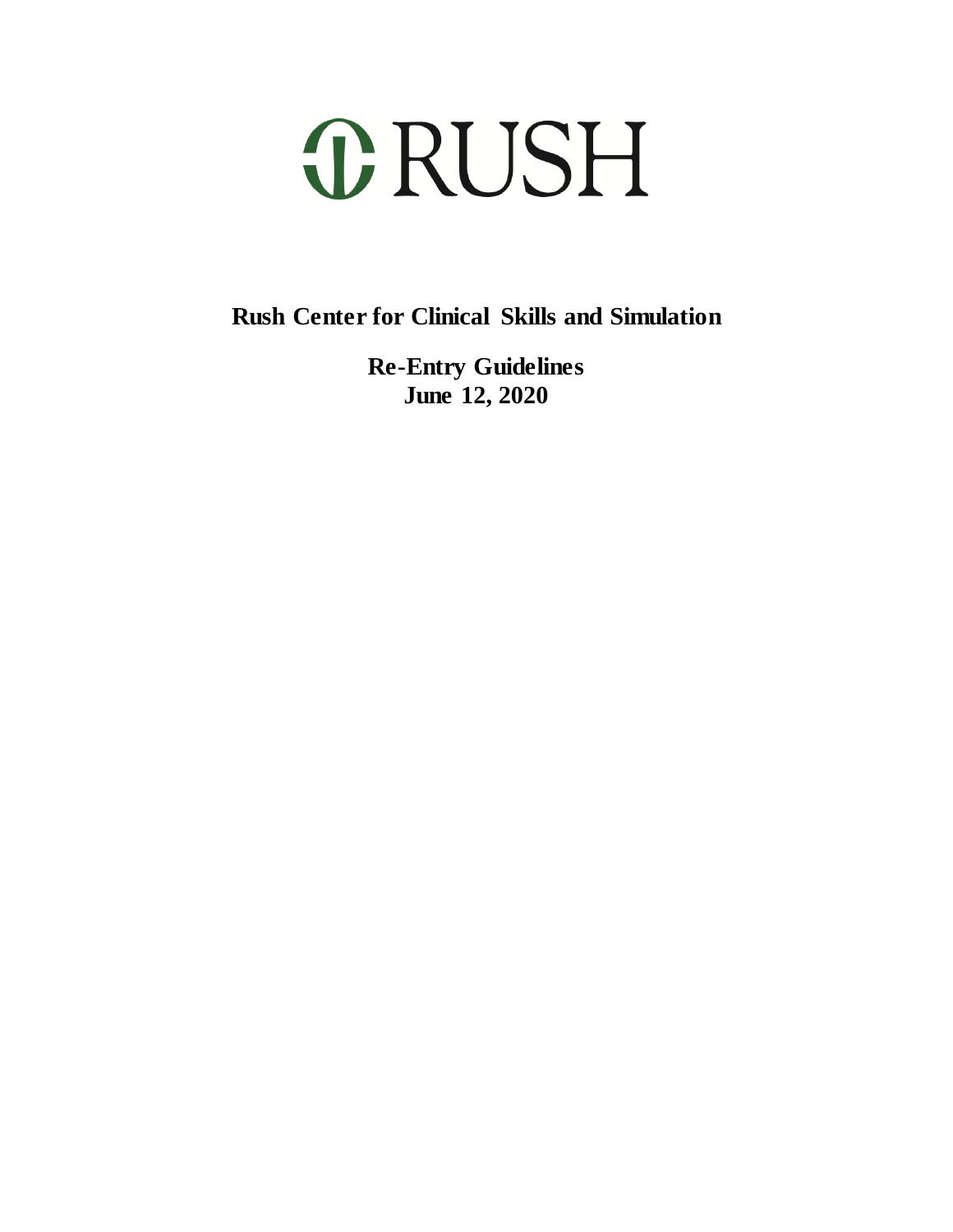

| <b>Content</b>                                                         | <b>Page Number</b> |
|------------------------------------------------------------------------|--------------------|
| Introduction                                                           |                    |
| Employee and Stakeholder Safety                                        | 4                  |
| Covid-19 Symptoms                                                      | 4                  |
| <b>Face Masks</b>                                                      | 4                  |
| <b>Social Distancing</b>                                               | 4                  |
| <b>Environmental Modifications to Support Safety</b>                   | 5                  |
| <b>Simulation Center Occupancy Guidelines</b>                          | 5                  |
| High Fidelity Simulation Area, Maximum Occupants by Room               | 6                  |
| Standardized Patient Area, Maximum Occupants by Room                   | 7                  |
| <b>Cleaning Procedures</b>                                             | 7                  |
| <b>RUMCInfection Control Information</b>                               | 8                  |
| <b>RUMCOutpatient Room Cleaning Policy</b>                             | $\overline{8}$     |
| RUMC Policy in PDI Super Sani-Cloth Use                                | 8                  |
| Supplemental SimGeeks Cleaning and Disinfection Guidelines             | $\overline{9}$     |
| SimGeeks Guidelines for Cleaning Mannequins                            | 9                  |
| SimGeeks Best Practices for Sim Center Cleaning                        | 10                 |
| Logistical Guidelines for On-Site Simulation                           | 11                 |
| Preparation for Simulation Events/Set-Up                               | 11                 |
| Standardized Patient Program Procedures                                | 11                 |
| <b>Procedures During Simulation Events</b>                             | 11                 |
| Post-Simulation Event/Clean-Up by Simulation Center Staff              | 12                 |
| Collaborating to Implement Flexible Operations                         | $\overline{12}$    |
| The OHSA Occupational Risk Pyramid                                     | 13                 |
| The CDC Hierarchy of Controls                                          | 14                 |
| <b>Online Simulation/Telesim</b>                                       | 14                 |
| <b>Hybrid Online and Onsite Simulation</b>                             | 14                 |
| <b>On-Site Simulation</b>                                              | 14                 |
| <b>Collaboration Guidelines</b>                                        | 15                 |
| Criteria for Online Simulation                                         | 15                 |
| Criteria for Hybrid Simulation                                         | 15                 |
| Criteria for On-Site Simulation                                        | $\overline{15}$    |
| Safety Protocols to Support Flexible Operations                        | 16                 |
| Safety Guidelines for Simulation Center Staff Members                  | 16                 |
| Safety Guidelines for Faculty and Students Using the Simulation Center | $\overline{17}$    |
| References                                                             | 18                 |
| Figure 1. Self-Assessment Screening Tool                               | $\overline{19}$    |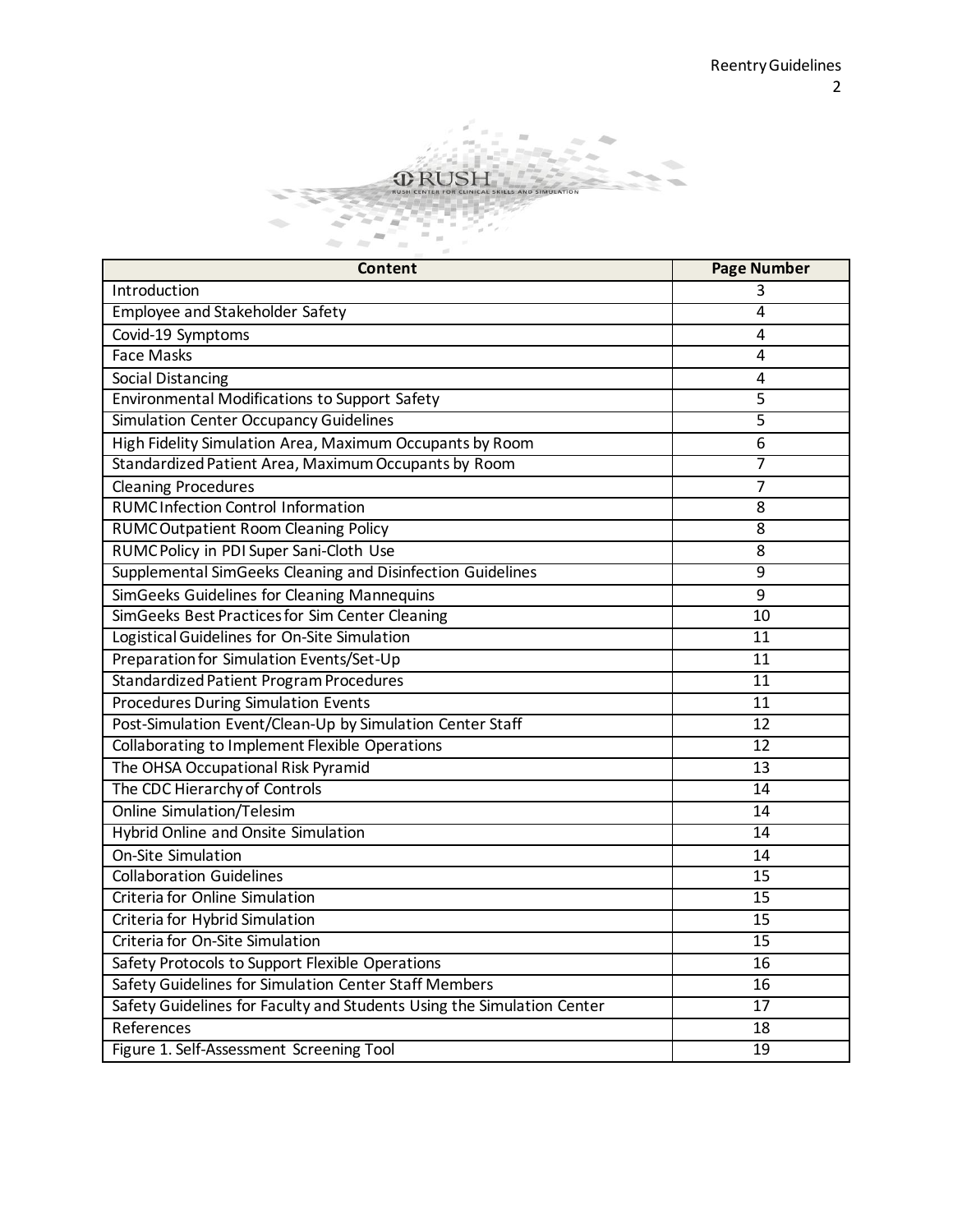#### **Introduction**

Covid-19 has disrupted most aspects of our lives, especially providing immersive learning experiences. Simulation-based education relies on interaction with medical tools and communication with patients and clinicians. This experience is especially significant when we provide training on skills where tactile sensation and human factors related to grip, positioning, and muscle memory are needed for effective skill transfer. Distance learning and online video courses are not adequate surrogated for many of these activities.<sup>1</sup>

Our goal is to keep on-site projects to a minimum for safety and to reflec[t Rush University and Rush](https://www.rushu.rush.edu/about/novel-coronavirus-covid-19-information)  [University Medical Center](https://www.rushu.rush.edu/about/novel-coronavirus-covid-19-information) policies and procedures related to Covid-19. The unique safety concerns for the simulation center team and our stakeholders are addressed here. These guidelines will be updated as new information becomes available, and emphasize employee and stakeholder safety. Environmental modifications, employee guidelines to support safety, and communication strategies to ensure awareness and compliance are included with these guidelines, which will require a collaborative approach from all stakeholders.

We need to enforce hand hygiene and screening practices (see Figure 1) prior to simulation center entry. Face masks, supplied at all RUMC entry points, will be required for entry to the simulation center. It is important for all of us – students, faculty, and staff – to follow these Rush University Medical Center guidelines: if you are experiencing symptoms of Covid-19 (fever, cough, shortness of breath, sore throat, body aches, loss of smell), call ext. 2-5878 to arrange for testing.<sup>2</sup>

Since face masks are common requirements in clinical areas, incorporating this practice into training will improve acceptance and add realism. This practice also provides a constant visual and physical reminder not to tour the face, mouth, or nose. $<sup>1</sup>$ </sup>

The information presented here includes [RUMC outpatient clinic policies,](https://insiderush.rush.edu/rushsystem/covid19/PublishingImages/Pages/PageCards/RUMG/Clinic%20Reopening%20Guidebook_Final5.pdf) including infection control procedures,<sup>3</sup> and professional development material on simulation and Covid-19 provided by the Society [for Simulation in Healthcare](http://www.ssih.org/) (SSH), th[e Association for Standardized Patient Educators](https://www.aspeducators.org/webinars) (ASPE), [SimGhosts,](https://www.simghosts.org/sim/COVID-19_Resources.asp) th[e University of Minnesota Simulation Center](https://www.healthysimulation.com/wp-content/uploads/2020/06/M-Simulation_Flexible-Operations-Plan_5_27_20.pdf) and th[e International Nursing Association for](https://www.inacsl.org/COVID-19-update/resource-list/)  [Clinical Simulation and Learning](https://www.inacsl.org/COVID-19-update/resource-list/) (INACSL).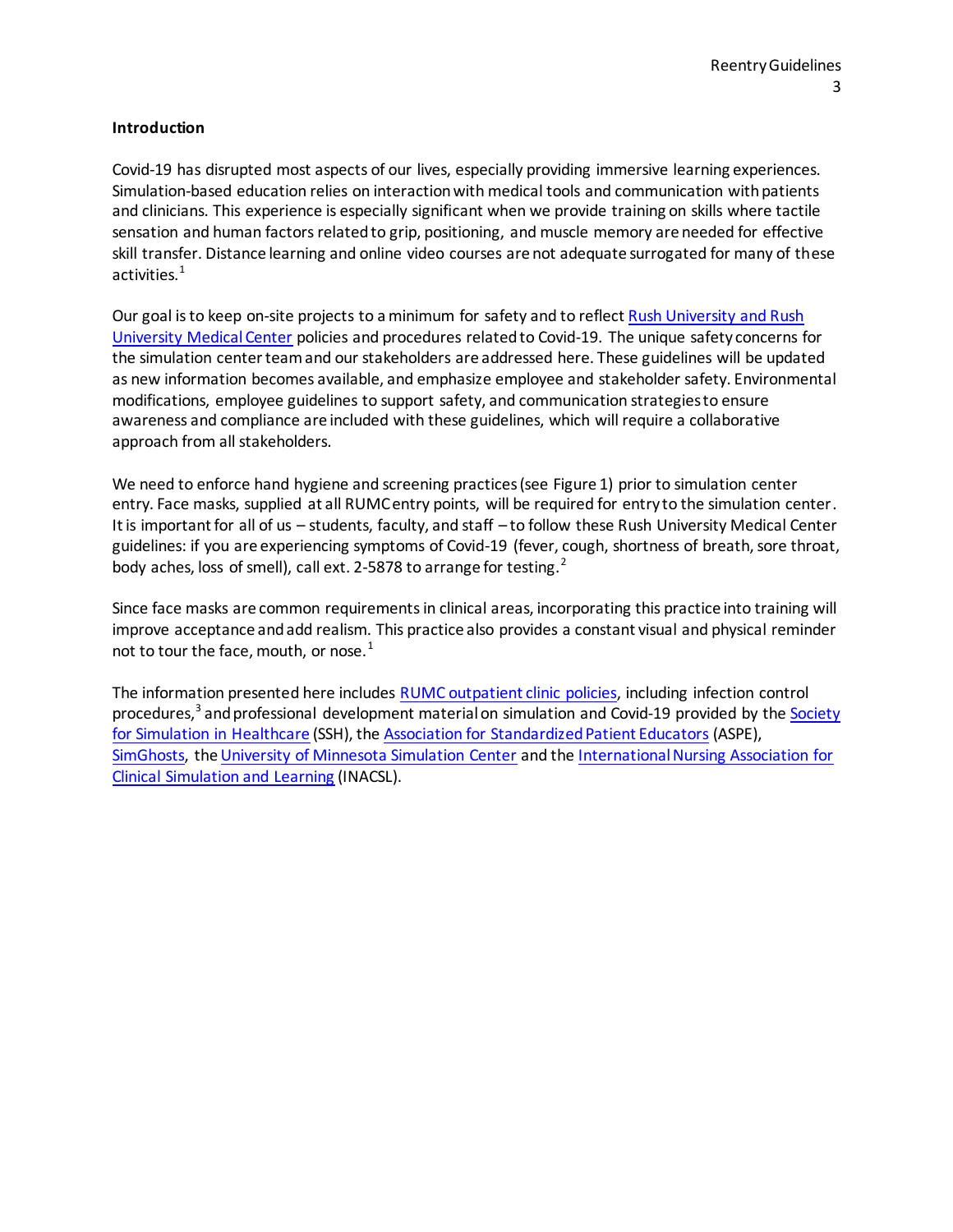# **Employee and Stakeholder Safety**

Our work requires simulating physical procedures in clinical environments. Simulation center stakeholders include faculty, students, residents, and staff who work in clinical setting. These guidelines outline resources and procedures to ensure the safest possible working conditions for all our team members, including our standardized patients (SPs) who do not routinely work in clinical settings. This is imperative since most of our simulation team members and many of our undergraduate learners do not work in clinical settings and risk exposure to Covid-19 from any stakeholders who are in clinical practice.<sup>5</sup>

# **Covid-19 Symptoms**

People with Covid-19 show a range of symptoms, from mild to severe. Symptoms may appear 2-14 days after exposure to the virus and may include:

- Cough
- Shortness of breath or difficulty breathing
- $\bullet$  Fever<sup>4</sup>

Rush provides a [Covid-19 self-assessment,](https://rushedu-auvic.formstack.com/forms/screening_test) and links to clinical resources. Faculty, staff and students using the simulation center should regularly perform self-assessment for Covid-19. Signs with content on self-assessment will be placed at all simulation center entrances (see Figure 1). Faculty, staff and students who answer "yes" to any of the questions on this sign are asked to not enter the simulation center, contact their health care provider, or call 2-5878.<sup>4</sup>

#### **Face Masks**

All Rush employees are required to wear face masks (surgical or procedural) while at work. Universal masking is important now because there is widespread community transmission of Covid-19 in the Chicago area. We need everyone's support to help protect each other. Please observe these guidelines:

- Use only Rush-provided face masks. These can be obtained at the entry ways as you arrive on campus. If the mask becomes damaged or soiled, we have a supply of replacement masks in the simulation center.
- Watc[h this video](https://www.youtube.com/watch?v=7yaHNuTWNZU&feature=youtu.be) on the right and wrong ways to wear your mask.
- Do not use cloth masks or homemade masks while at work.
- The hospital-issued face mask may be removed when an employee is working in a non-patient care area and can consistently maintain a six-foot distance from others. Since simulation center staff are in frequent contact with students, faculty and other staffs, masks must be worn when the center is open and simulation programs are in progress.
- Wear the mask as directed to cover the mouth and nose.
- Continue hand hygiene.
- Avoid touching your face or your mask.

#### **Social Distancing**

In addition to universal masking, please follow the Rush [social distancing rules,](https://insiderush.rush.edu/news/Documents/Coronavirus%20Updates/StaySafeOnBreak8.5x11.pdf) especially in break rooms and work rooms. Please limit large groups in these areas to reduce the chance of transmission. People who are even mildly symptomatic can infect others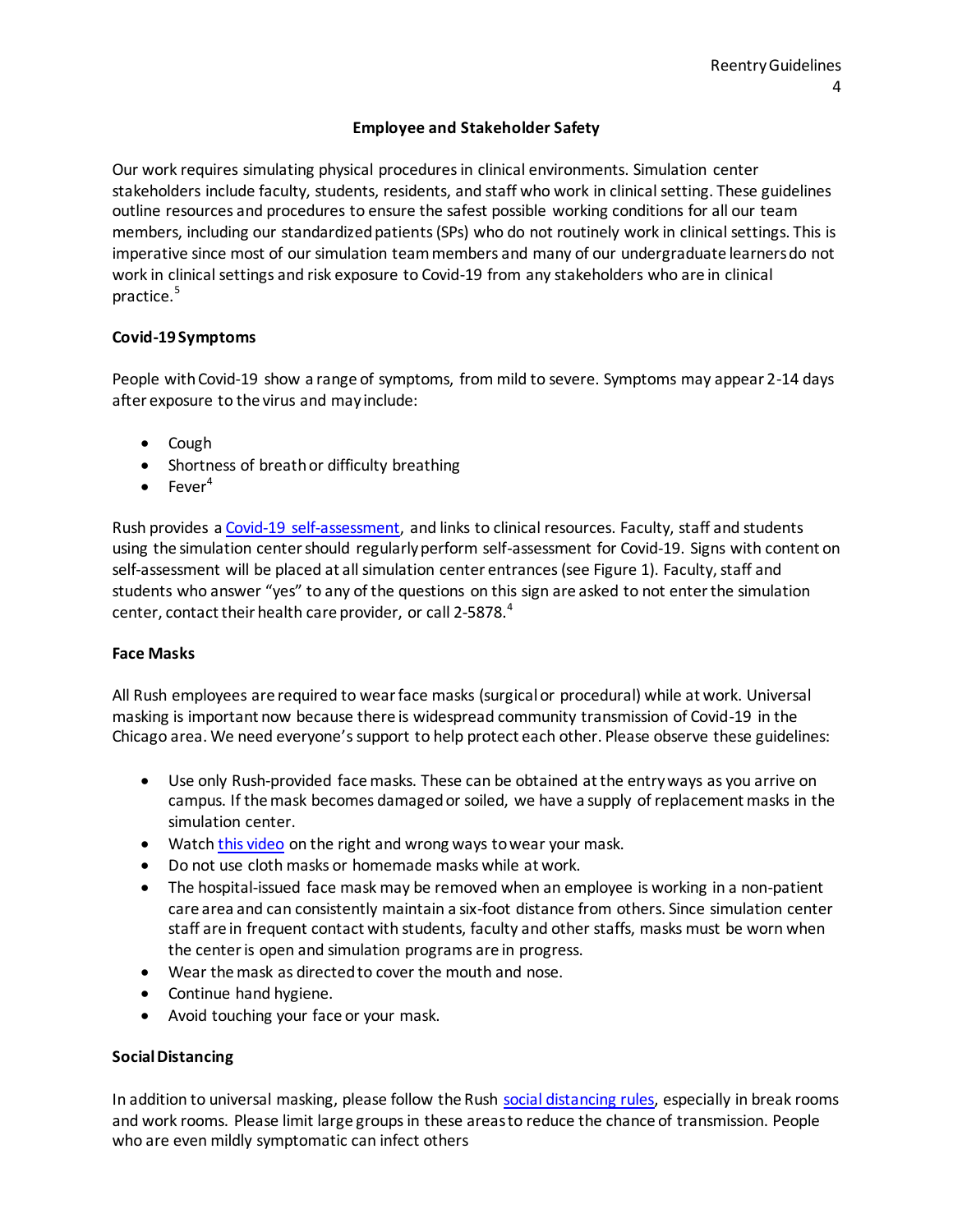#### **Environmental Modifications to Support Safety**

The simulation center is multi-purpose, rather than single-use space located in a shared facility and includes components of clinical, classroom and traditional office settings. This document synthesizes safety considerations pertinent to all of these environments.

These guidelines identify iterative assessment and communication of risk as resumption of some onground programs occurs during the summer of 2020. University learning activities are remote for the summer, 2020 term. Faculty and staff are encouraged to work remotely as much as possible. Our team will need to remain flexible on simulation center operations as the pandemic progresses, especially if there is a Covid-19 resurgence.

Other suggested environmental changes:<sup>5,6</sup>

- Allows 60-140 square feet per participant.
- Consider having one participant closer to the simulator and others more distant in the simulation room, not elbow to elbow, with the person closest to the simulator designated as the primary provider.
- Limit the time of exposure to other participants.
- Social distancing calculator[: https://www.banquettablespro.com/social-distancing-room-space](https://www.banquettablespro.com/social-distancing-room-space-calculator)[calculator](https://www.banquettablespro.com/social-distancing-room-space-calculator)

The simulation center has implemented unidirectional travel flow throughout the facility. Arrow markers have been placed on the floors. Social distancing will need to be maintained in and around the bathrooms, i.e., a six foot distance will need to be maintained between people in line to use the bathrooms. Rush social distancing signage is located throughout the simulation center.

- We cannot authorize use of the simulation center microwave in the staff break room for students. There are three microwaves in the canteen space by the 1750 W. Harrison St. entrance. We will direct faculty and students to this area for meal breaks.
- We prefer that students do not use the water dispensers, unless absolutely necessary.
- We cannot allow any food or drink in the simulation center during this time.

#### **Simulation Center Occupancy Guidelines**

The entrances to simulation center instructional and meeting areas will have signs that indicated the need to maintain social distancing and the maximum occupancy for each of these rooms. The seats in waiting areas for both the High Fidelity and Standardized Patient suites are marked to indicate required social distancing.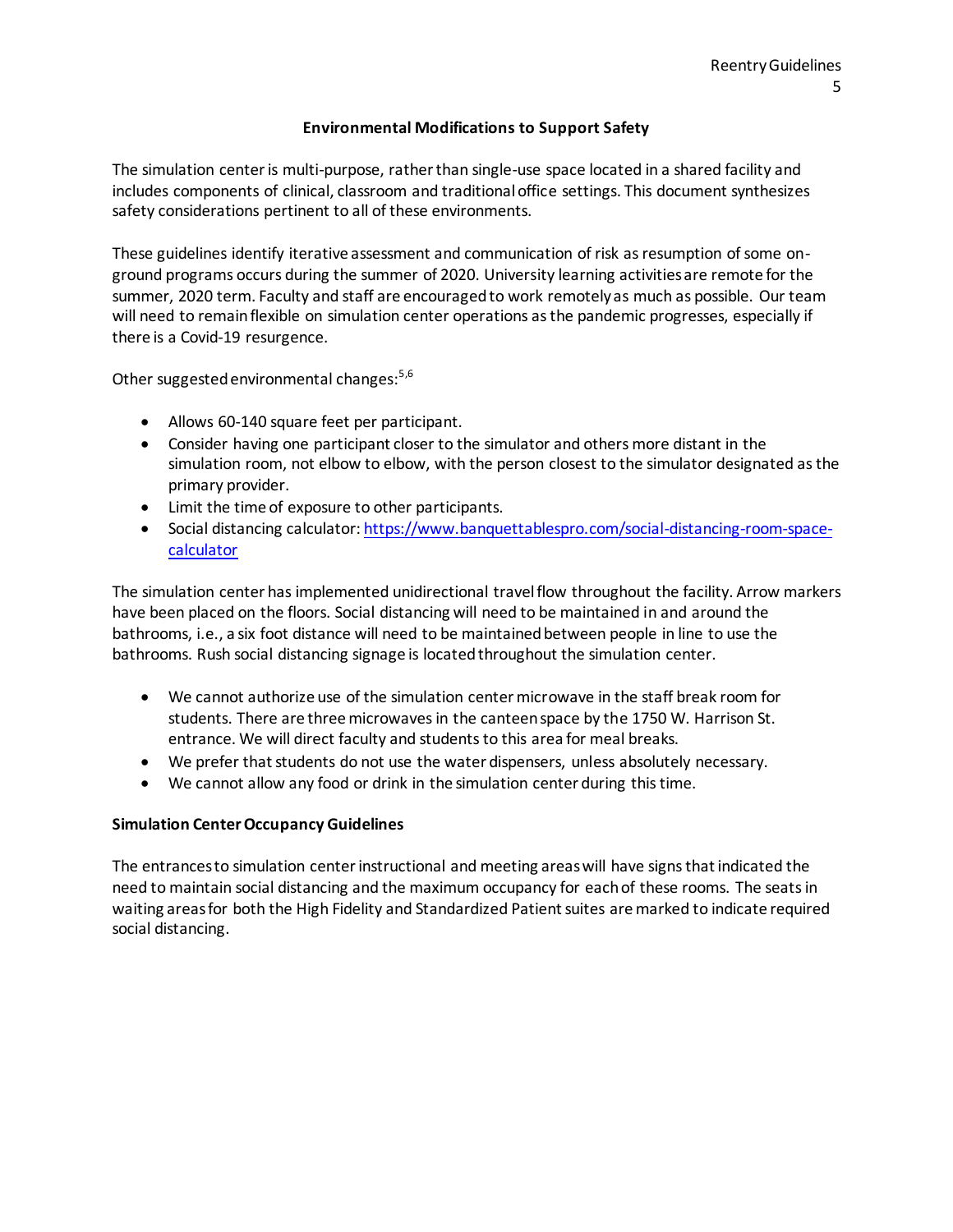# **High Fidelity Simulation Area, Maximum Occupants by Room**

| Room                        | <b>Maximum</b><br><b>Occupants</b> |
|-----------------------------|------------------------------------|
| KP 178, DB 1                | 4                                  |
| KP 177, DB 2                | 4                                  |
| KP 176, DB 3                | 4                                  |
| KP 156A, OB/peds control    | $\overline{2}$                     |
| KP 156B, OB/peds sim        | 4                                  |
| KP 153A, OR control         | $\overline{2}$                     |
| KP 153B, OR sim             | 4                                  |
| KP 149, 4 bed control       | 3                                  |
| KP 154A, ED/gen med control | $\overline{2}$                     |
| KP 154B, ED/gen med sim     | 4                                  |
| KP 141, 4 bed room          | 4                                  |
| KP 173, Clinical skills lab | 10                                 |
| VROOM1                      | 5                                  |
| VROOM <sub>2</sub>          | 5                                  |
| Total                       | 57                                 |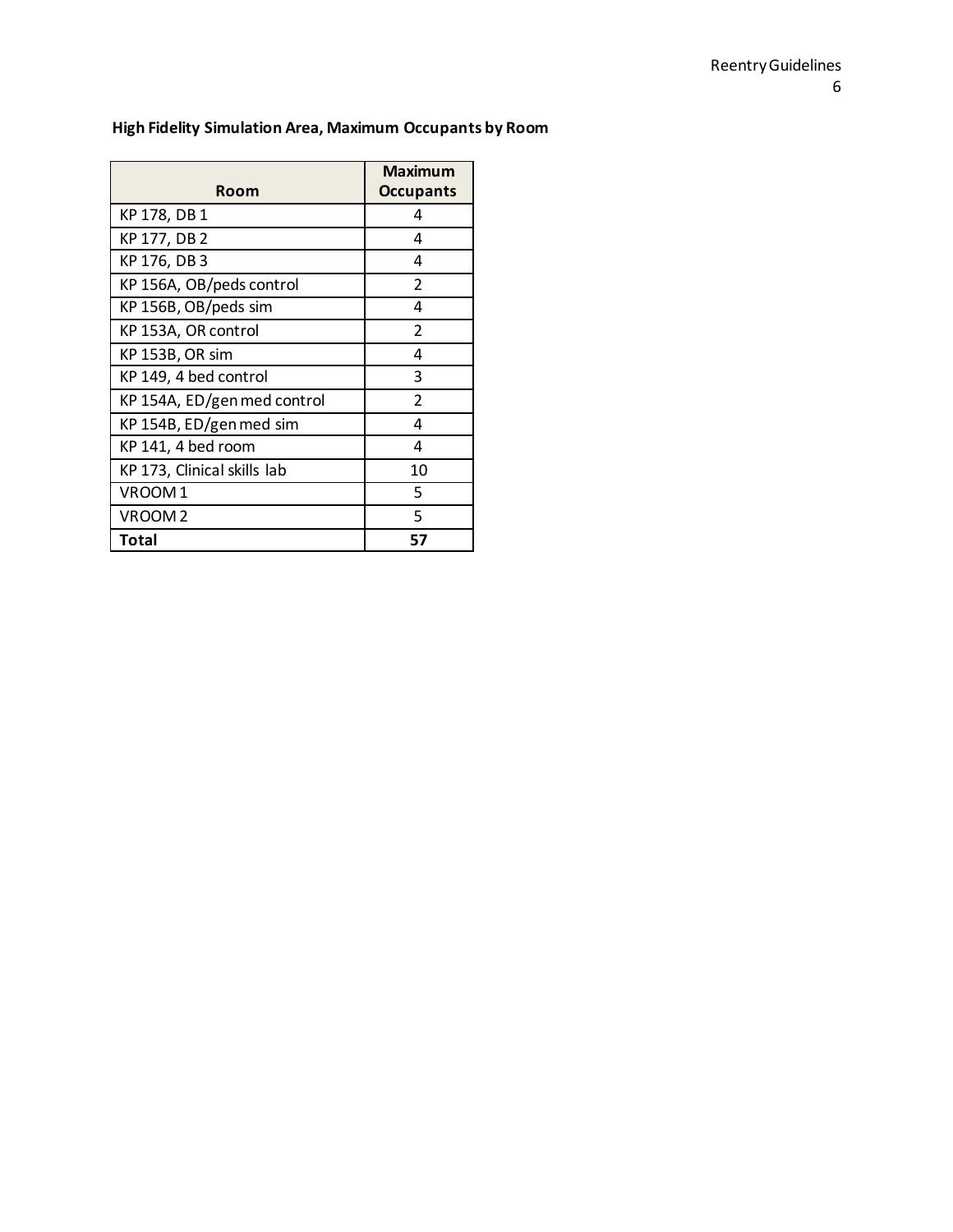#### **Standardized Patient Area, Maximum Occupants by Room**

| Room                  | <b>Maximum</b><br><b>Occupants</b> |
|-----------------------|------------------------------------|
| Men's washroom        | 3                                  |
| Women's washroom      | 3                                  |
| KP 197, training room | $\overline{2}$                     |
| KP 139, training room | 4                                  |
| KP 138, viewing room  | 7                                  |
| AV tech office        | $\overline{2}$                     |
| Exam room 1           | $\overline{2}$                     |
| Exam room 2           | $\overline{\mathbf{c}}$            |
| Exam room 3           | $\overline{2}$                     |
| Exam room 4           | $\overline{c}$                     |
| Exam room 5           | $\overline{2}$                     |
| Exam room 5           | $\overline{2}$                     |
| Exam room 6           | $\overline{2}$                     |
| Exam room 7           | $\overline{2}$                     |
| Exam room 8           | $\overline{2}$                     |
| Exam room 9           | $\overline{2}$                     |
| Exam room 10          | $\overline{2}$                     |
| Exam room 11          | $\overline{2}$                     |
| Exam room 12          | $\overline{2}$                     |
| KP 132, SP lounge     | 4                                  |
| KP 195 conf rm        | 4                                  |
| KP 196 conf rm        | 4                                  |
| KP 185 consult rm     | 4                                  |
| KP 131 Myoffice       | $\overline{2}$                     |
| KP 133 MH office      | $\overline{2}$                     |
| KP 134 SM office      | $\overline{2}$                     |
| KP 135 JV office      | $\overline{2}$                     |
| KP 193 MS office      | $\overline{2}$                     |
| KP 192 MK office      | $\overline{2}$                     |
| <b>Total</b>          | 75                                 |

# **Cleaning Procedures**

All simulation center staff members will continue to follow these RUMC infection prevention policies:

- Standard Precautions[: OP-0460](https://insiderush.rush.edu/policies/Pages/default.aspx)
- **•** Transmission-Based Precautions[: OP-0461](https://insiderush.rush.edu/policies/Pages/default.aspx)
- Hand Hygiene[: OP-0258](https://insiderush.rush.edu/policies/Pages/default.aspx)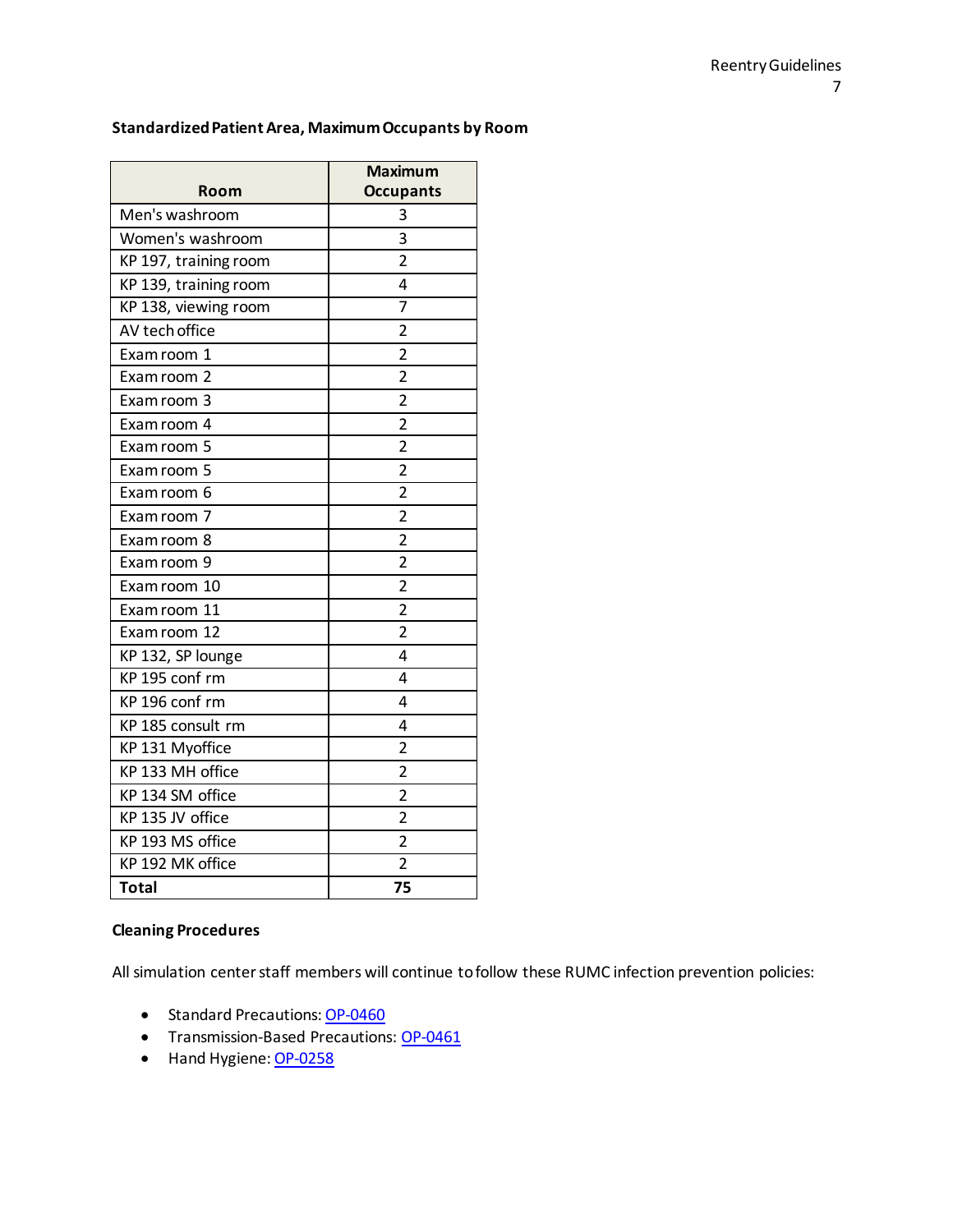Additional RUMC infection control information is the table below.

| <b>Topic</b>                              | <b>Resources</b>                                         |
|-------------------------------------------|----------------------------------------------------------|
| Handwashing                               | Clean In/Clean Out Fact Sheet                            |
|                                           | <b>Rush Smart Minute Handwashing Video</b>               |
|                                           | 5 Moments for Hand Hygiene                               |
|                                           | <b>How to Handrub</b>                                    |
|                                           | <b>How to Handwash</b>                                   |
| <b>Cleaning Exam Rooms</b>                | <b>Proper Use of Disinfectant</b>                        |
|                                           | <b>Ambulatory Cleaning and Disinfection</b>              |
|                                           | OP-0277 Disinfection of Medical Equipment Surfaces (Non- |
|                                           | <b>Critical Items)</b>                                   |
| <b>Correct Use of Personal Protective</b> | <b>PPE Donning and Doffing</b>                           |
| Equipment (PPE)                           |                                                          |

The simulation center staff will ensure that a secure inventory of disposable gloves and surgical masks is maintained. Additional wall-mounted hand disinfection units have been ordered. A number of alcoholbased hand disinfection solution bottles are located throughout the simulation center.

The RUMC policy on N95 mask use for Covid-19 Persons Under Investigation/Confirmed patients is that those individuals who would like to use an N95 mask in place of a surgical mask may do so. It is the employee's responsibility to contact Employee Health to set up an initial fit test and maintain annual fit testing requirements. For normal simulation center operations, N95 masks are not necessary, but employees who desire to use an N95 mask will need to follow the procedure above.

# **RUMC Outpatient Room Cleaning Policy**

This policy includes guidance from th[e Chicago Department of Public Health](https://insiderush.rush.edu/rushsystem/covid19/Documents/Clinical/Coronavirus_UpdatedHealthGde.pdf#search=Room%20Cleaning) related to Covid-19. The simulation center staff will follow these established minimums for ambulatory clinics related to cleaning and disinfection. The RUMC Outpatient Room Cleaning Policy will be followed in the Standardized Patient area.

- Exam tables must be wiped down after each patient and have paper changed.
- Exam tables and patient care surfaces must be disinfected with PDI Super Sani Cloth when visibly soiled.
- Waiting rooms must be disinfected with a PDI Super Sani Cloth when visibly soiled and daily.
- Conference room tables and chairs must be wiped down with a PDI Super Sani Cloth after each user group leaves. Allow up to 30 minutes for room cleaning between user groups.
- Evidence-based simulator cleaning guidelines from [SimGeeks](http://www.simgeekspodcast.com/) will be used for cleaning simulation equipment.
- Use of the cubby storage areas for personal property in Debriefing Rooms 1-4 will be discouraged.

# **RUMC Policy on PDI Super Sani-Cloth Use**

- Use for routine cleaning and disinfection of medical equipment and surfaces.
- Identify if safe for use on the equipment/surface that needs to be cleaned and disinfected.
- Don gloves.
- Clean all visible soil from the surface.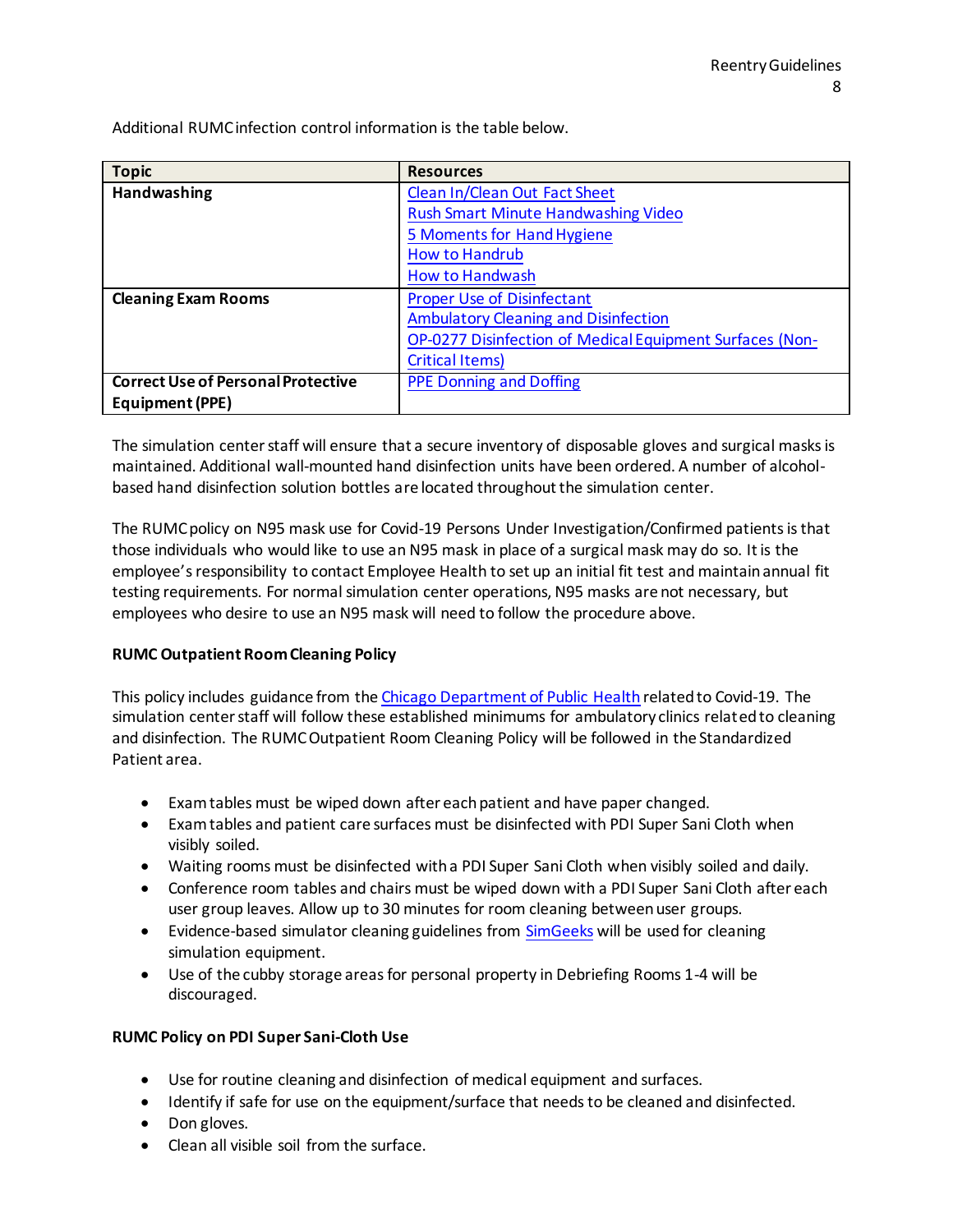- Disinfect equipment/surface by vigorously rubbing the surface with the PDI Super Sani-Cloth.
- All surfaces must remain wet for 2 minutes and then allowed to dry.



In the event that PDI Super San-Cloths are not available, [CaviWipes,](https://www.metrex.com/en-us/products/surface-disinfectants/caviwipes) or other disinfectants recommended by [SimGeeks](http://www.simgeekspodcast.com/) will be used

#### **Supplemental SimGeeks Cleaning and Disinfection Guidelines**

This information reflects evolving evidence-based cleaning and disinfection guidelines compiled by [SimGeeks.](http://www.simgeekspodcast.com/) The default policies of the simulation center are those of Rush University Medical Center and Rush University.

#### **Handwashing**

- Remove jewelry and rinse hands with warm running water.
- Use friction to lather soap entirely over both hands.
- Wash thoroughly under running water.
- Turn off faucet with wrist/elbow.
- Dry hands with a disposable towel or electric air dryer.
- If handwashing is not available, rub an adequate amount of antiseptic hand sanitizer on all surfaces.
- Let the antiseptic dry on its own.

#### **Cleaning vs Disinfecting**

- Cleaning is the physical washing away of contaminants using soap and water.
- Disinfecting is the use of chemicals to kill germs remaining on a surface.<sup>7</sup>
- Surfaces should always be cleaned before disinfecting.<sup>7,8</sup>
- EPA List-N is a list of chemicals known by the EPA to kill contagion. This list can be focused based on what you are looking to disinfect, such as COViD. $^{9}$

#### **Guidelines for Cleaning Mannequins**

Clean all mannequins with soap and water prior to disinfecting.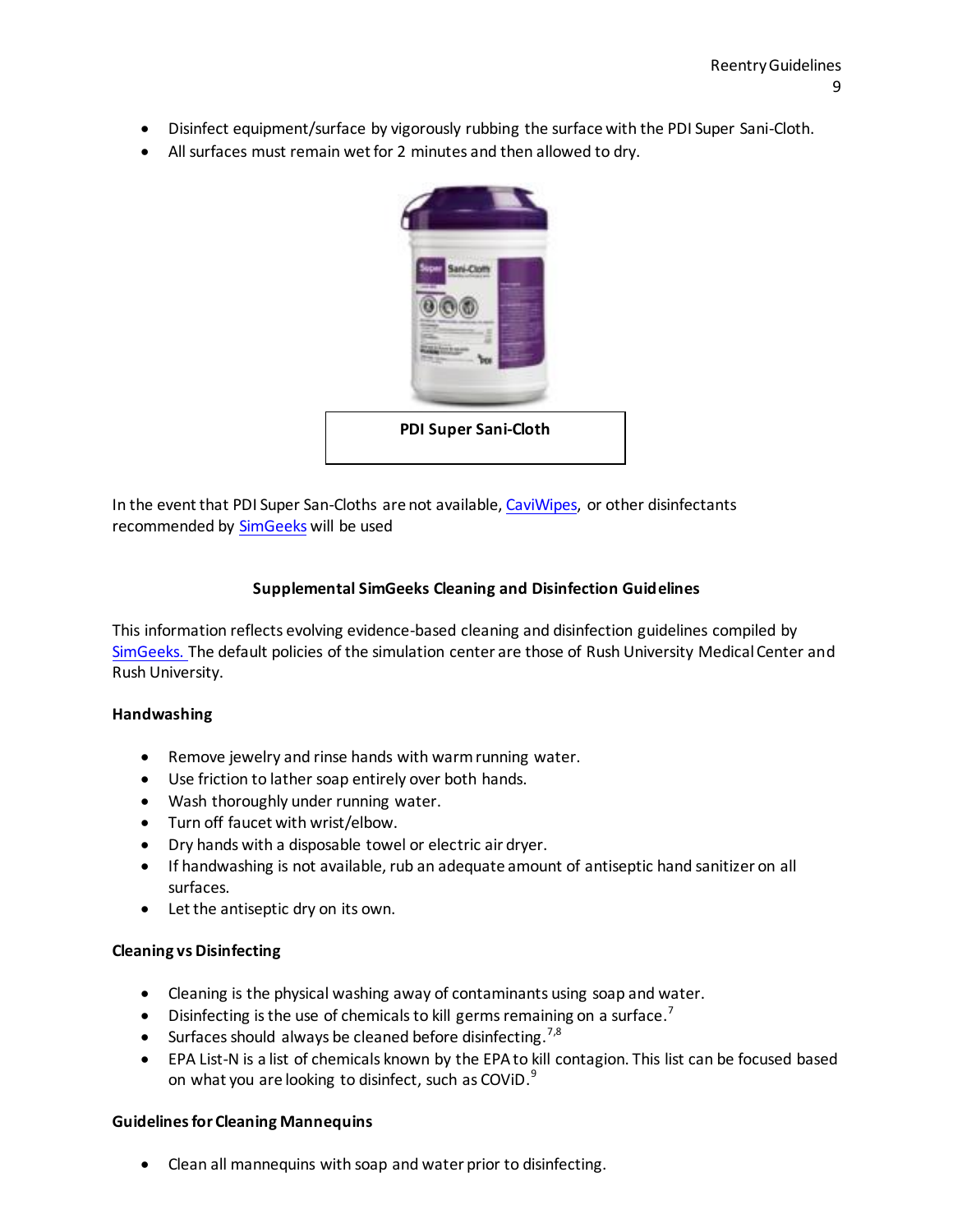- Laerdal and CAE recommend disinfecting with 70% isopropyl alcohol.
- CPR mannequin faces can be disinfected with a sodium hypochlorite solution.<sup>10</sup>
	- o Sodium hypochlorite: ⅓ cup of bleach (1000 ppm minimum) per gallon of water. Contact time 1 minute on surface.
- Do not scrub mannequin skins.

# **Best Practices for Sim Center Cleaning**

- Hard surfaces: Clean with soap and water prior to disinfecting. Be sure to disinfect all commonly touched surfaces such as doorknobs, light switches and water fountains. Follow guidelines and safety recommendations for each chemical according to EPA's List N.<sup>7,9,11</sup>
	- $\circ$  Contact (dwell) time: The amount of time a disinfectant needs to remain visibly wet on a surface to properly kill contagions. Varies per manufacturer's guidelines. Refer to EPA List N for dwell time of specific chemicals.<sup>9</sup>
- Soft surfaces: Launder if possible or use an approved cleaner from List N or the manufacturer.<sup>7,9</sup>
- Clothing and fabrics: Do not shake. Wash with hottest water setting the fabric will allow. Use disposable or washable hamper liners.<sup>7</sup>

# **Electronics**

- Consider wipeable/disposable covers for touch screens and keyboards.
- Use manufacturer guidelines for cleaning. If non, use an alcohol based cleaner of at least 70% isopropyl alcohol and allow to dry.
- Avoid bleach, alcohol, or abrasives on touch screens.<sup>7</sup>

# **VR Equipment**

- Use disposable covers and disinfect between users.
- Wet with 70% alcohol solution or other disinfectant and allow to completely dry.
- Do not use any cleaners on the lenses. Avoid UV light due to potential for burning the screens.

# **Common Disinfectants**

- Quaternary ammonium, the most common ingredient on List N. $^{9}$
- Sodium hypochlorite, the main ingredient in bleach
- Hydrogen peroxide
- Do not mix cleaning chemicals. Always follow the manufacturer's guidelines.
- Isopropyl alcohol with a percentage higher than 70% will evaporate too quickly to allow it to kill contagions.

#### **Disinfection with UV**

- $\bullet$  UW changes the structure of genetic material and prevents replication of germs.<sup>12</sup>
- Shading and shadowing can prevent UV light from effectively disinfecting surfaces.<sup>8</sup>
- Caution: UV can burn your eyes and skin causing lasting damage.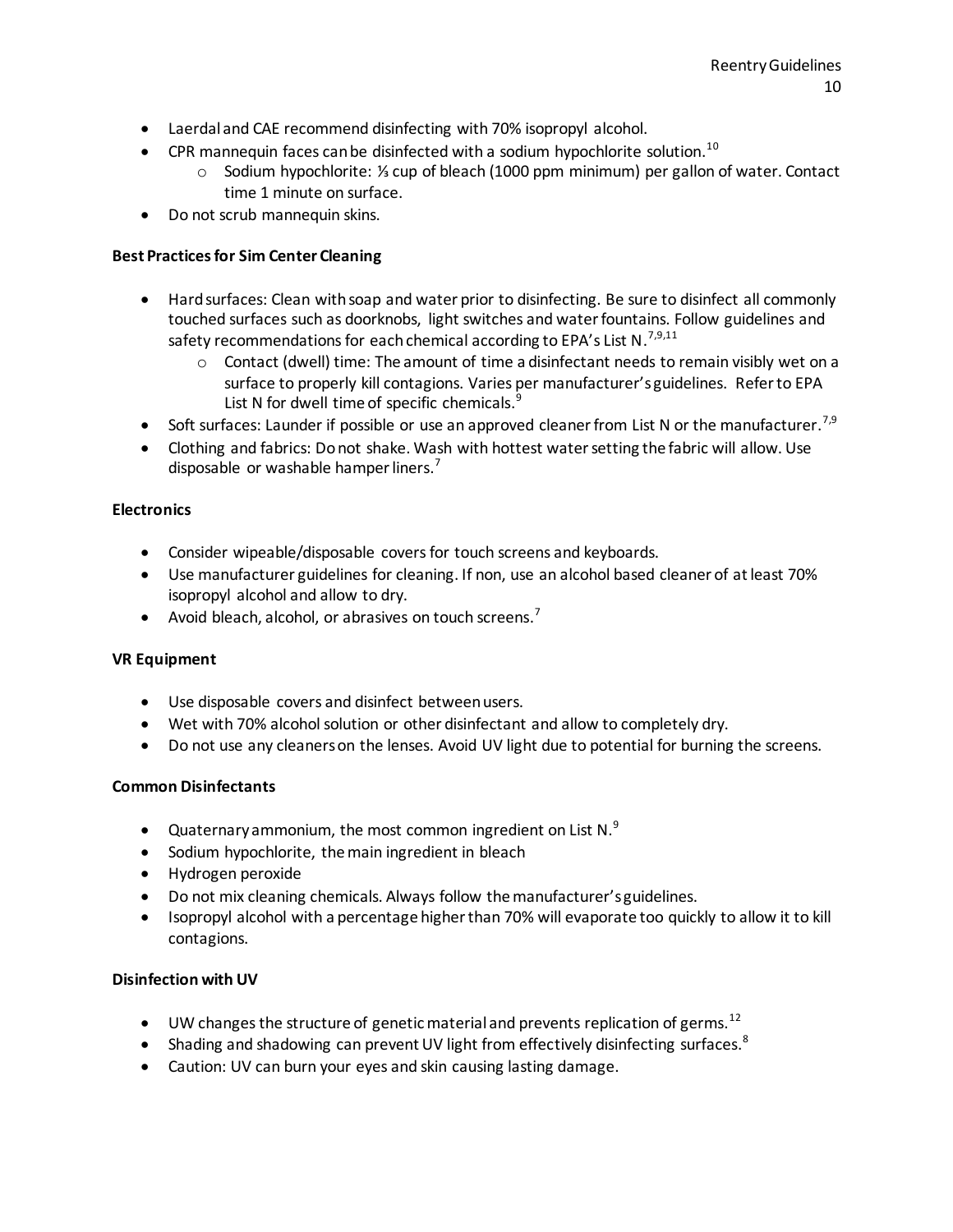#### **Logistical Guidelines for On-Site Simulation**

#### **Preparation for Simulation Events/Set-Up**

- Each simulation team member should establish a lockable work space that allows for social distancing of at least 6 feet from other employees and stakeholders as a home base for the day.
- Wash hands prior to donning PPE and obtain supplies for the simulation program.
- Wipe down/disinfect all equipment/task trainers/mannequins to be used.
- Throw away dirty gloves when leaving the storage room after cleaning equipment and don new, clean gloves as you leave the room.
- Transport supplies to the simulation event room(s).
- Wipe down surfaces in the simulation event room(s).
- Place equipment in the room in order to establish safe social distancing.
- Consider draping supplies/equipment placed a day in advance of simulation.
- Confirm that appropriate disinfection/hand hygiene supplies are in the room.
- Post a sign indicating that the room is clean and prepared for the simulation and that no one may enter without permission of a simulation team member.<sup>5</sup>

#### **Standardized Patient Program Procedures**

- No dangling jewelry for both learners and SPs.
- Long hair needs to be pulled back for both learners and SPs.
- No white coats, ties, or other clothes that can be draped.
- Learners will bring their own note pads and writing utensils.
- Learners are discouraged from bringing in back packs, cool weather outerwear, etc.
- No paper charts will be provided. All patient information will be accessed through Learning Space on the computer.
- SPs need to change gowns between learners.
- The RUMC Outpatient Room Cleaning Policy (p. 8) will be used by SPs to clean the exam rooms between each student encounter.
- High frequency touch areas, including conference room tables and chairs, door handles, and telephones, will be wiped down several times each day using the PDI Super Sani-Cloth or an equivalent germicidal cleaning agent.

#### **Procedures During Simulation Events**

- Students and faculty report to an identified area as directed by the responsible simulation center staff member.
- Hand sanitizer and PPE are available for faculty and students on arrival. All participants should have been provided with a surgical mask when they entered campus.
- Verbally review safety protocol, i.e., unidirectional traffic flow, PPE, restroom locations, facility use, avoidance of physical contact with others, unnecessary contact with equipment, social distancing.
- Handwashing is required each time before you enter or leave a new simulation space.
- Orientation/pre-brief for stakeholders will take place in the same space with all involved standing (as able). Students and faculty will then be directed to move to an active simulation area by a simulation team member.
- Simulation center staff will remain outside of simulation spaces in use by learner groups. Staff will use PA equipment for overhead announcement to assure safe social distancing.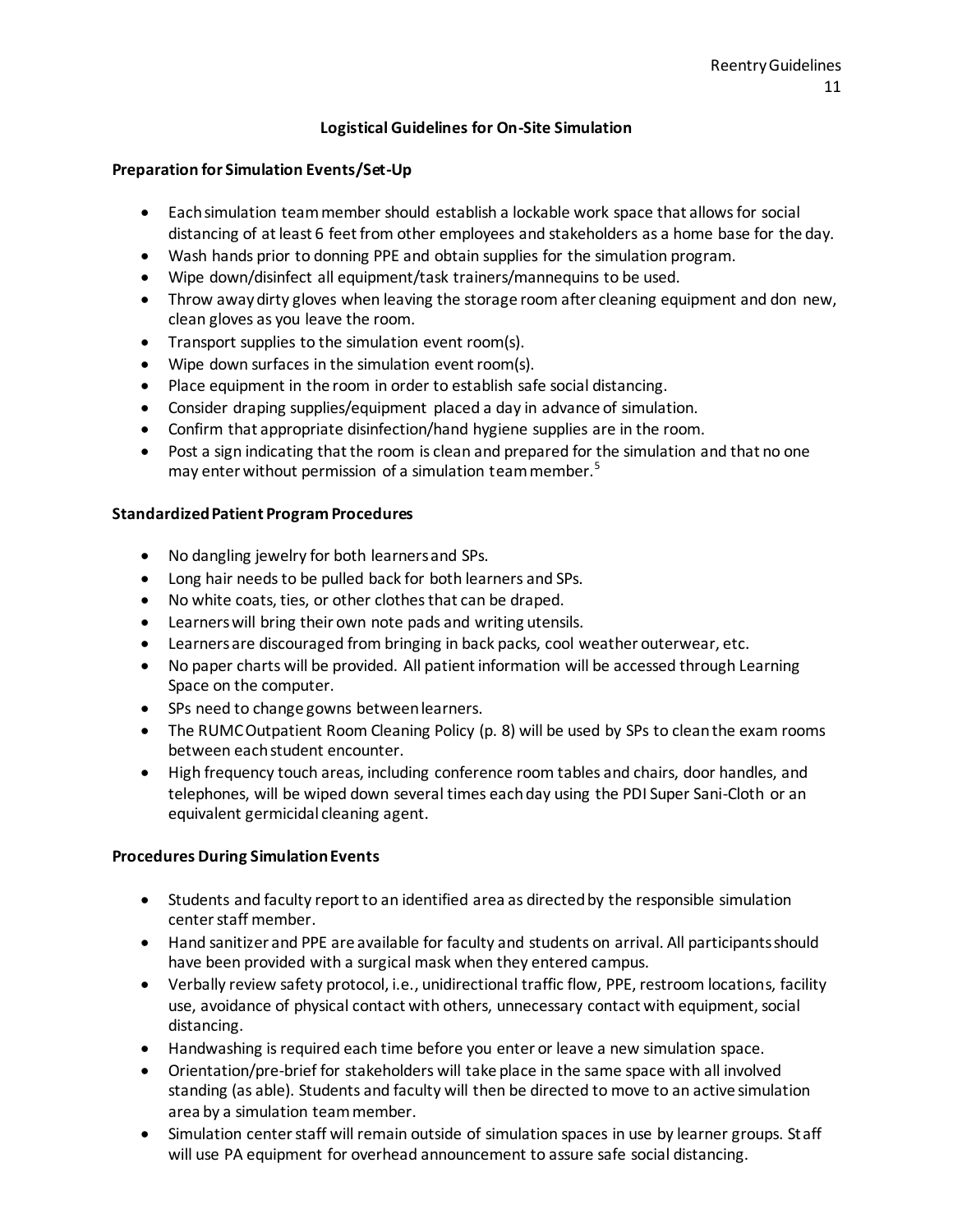- Simulation center staff members will provide additional supplies as necessary by bringing a cart or tray outside the room and leaving it at the doorway. Simulation participants will pick up any needed items from the cart or tray.
- Simulation users should disinfect surfaces or equipment n between individual participants/learners who remain in the sim room during an active simulation. Simulation center staff members will not enter the room during an active simulation to disinfect equipment during the simulation session.
- Debriefing will occur outside of the active simulation room, with all participants standing (as they are able. A simulation center staff member will direct and move stakeholders to a designated debriefing area.
- Simulation participants should only move between stations as directed by a simulation center staff member to minimize contamination/contact.
- Scheduled down time is necessary to decrease airborne exposure prior to simulation rooms that were just in active use being disinfected by simulation team members, i.e., each simulation room should sit empty for 15 minutes prior to a simulation center staff member entering and disinfecting the room.
- Simulation participants will dispose of items in the appropriate receptacles and wash their hands following trash disposal and prior to leaving the simulation center.
- Simulation participants will be directed to use specific pathways by a simulation center staff member to exit the simulation center.
- Simulation participants should continue to wear masks while in the simulation center.
- Once simulation center participants exit from an active simulation room, a simulation center staff member will post a sign indicating that the room is dirty.

# **Post-Simulation Event/Clean-Up by Simulation Center Staff**

- PPE should be worn.
- Wipe down/disinfect all surface and equipment/task trainer/mannequins used prior to removing these items from the dirty room.
- Depending on the chemicals used, change out gloves or PPE in accordance with OSHA guidelines.
- Place equipment/supplies (after cleaning) on a cart for return to storage. The cart should also be disinfected.
- Throw away dirty gloves upon leaving the simulation room after cleaning equipment and don new, clean gloves as you are leaving the room.
- Place a sign on the room that indicates the simulation room is clean.
- Transport the clean equipment to the appropriate storage room.
- Maintain the storage room as a clean space. If contaminated items are brought into the space, the individual responsible for that dirty item is to clean the item promptly as well as any part of the space that is impacted by the dirty item.
- Staff should sanitize hands prior to leaving the storage room.

# **Collaborating to Implement Flexible Operations**

Implementing flexible operations to meet safety protocols for students returning to clinical settings, accreditation requirements for health sciences programs and trainee learning objectives requires taking innovative approaches with a collaborative style. This requires a shift in thinking on the part of the simulation team and our stakeholders. Instead of approaching simulation events seeking the simulation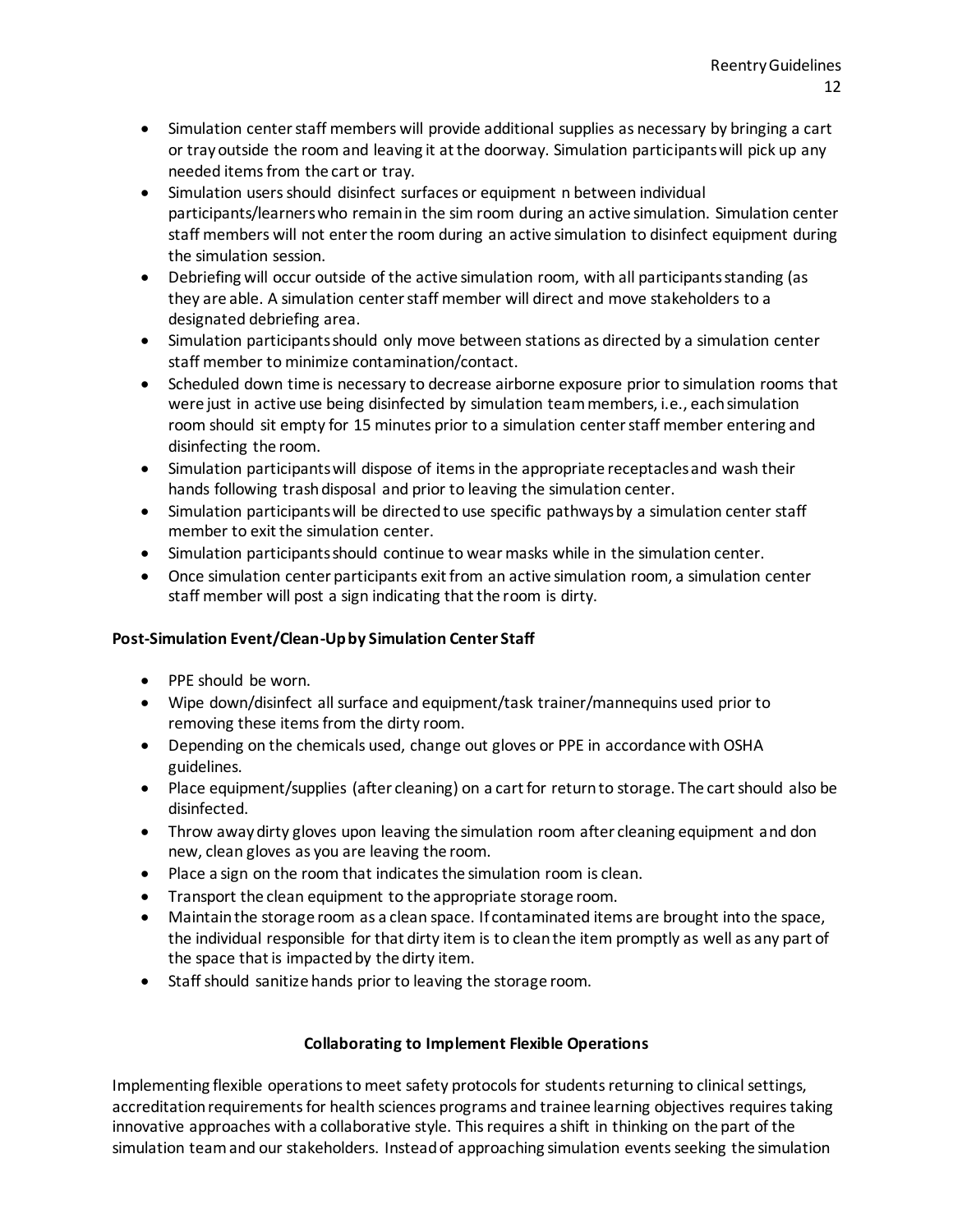center to accommodate and implement predetermined plans, we will ask our stakeholders to work collaboratively with us to reimagine simulation events with the lowest possible risk for everyone involved. This process will empower the simulation center team by relieving the pressure of operating from a reactive place of selling services. We plan to operate from a proactive, strength-based approach collaboratively designing curriculum highlighting best practices of simulation methodology, emphasizing physical and psychological safety. This necessitates implementing new practices to achieve trainee learning objectives. A collaborative approach will improve the quality of what we do for learners, as well as enhancing patient safety and the quality of clinical care provided.<sup>5</sup>

The figures below represent occupational risk exposure and the steps employers and workers may take to decrease hazard, i.e., Covid-19. These guidelines recommend online simulation as the choice for stakeholders associated with the lowest exposure risk with the highest level of control for our team members and stakeholders in simulation-based medical education. However, we have also identified social distancing and infection control policies for limited on-site programs.



# [The OSHA Occupational Risk Pyramid](https://www.oshatrain.org/courses/mods/638m3.html)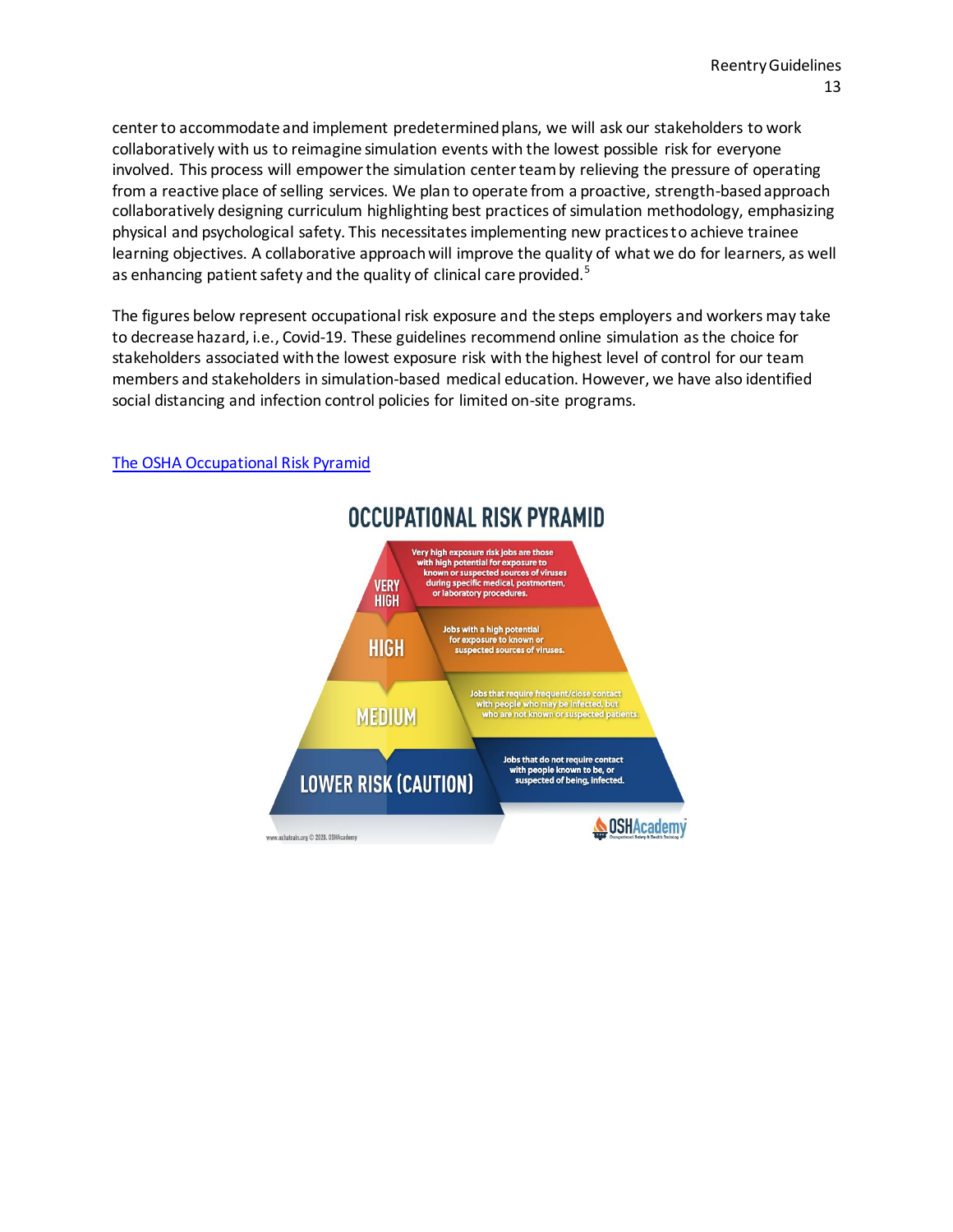# The CDC Hierarchy of Controls



#### **Online Simulation**

Telesim SP programs exemplify the Low Exposure Risk category of the Occupational Risk pyramid and the Engineering Controls section of the CDC Hierarchy of Controls pyramid. Given the current Covid-19 hazards, this type of simulation is associated with the lowest possible risk and the highest amount of control for the simulation center team and stakeholders in simulation-based medical education.<sup>5</sup>

#### **Hybrid Simulation –Online and On-Site Simulation**

When simulation center team members are implementing hybrid simulation activities, those working online are in the Low Exposure risk category of the Occupational Risk pyramid, and the Engineering Controls section of the CDC Hierarchy of Controls pyramid. Those working on-site are in the Medium Exposure Risk category of the Occupational Risk Pyramid, and the Administrative Controls and PPE sections of the CDC Hierarchy of Controls. Staff working on site who may be exposed to stakeholders in the High or Very High Risk exposure categories of the Occupational Risk pyramid. Employees and stakeholders working on-site have the least control over the hazard having to rely on administrative policy modifications and PPE.<sup>5</sup>

# **On-Site Simulation**

Simulation center staff members working on-site are in the Medium Exposure Risk category of the Occupational Risk Pyramid, and the Administrative Controls and PPE sections of the Hierarchy of Controls pyramid. Simulation center staff members working on-site are increased to a Medium Exposure Risk category while being potentially exposed to stakeholders in the High or Very High Risk exposure categories of the Occupational Risk pyramid. Additionally, stimulation center staff and stakeholders working on-site have the least control over the hazard, having to rely on administrative/policy modifications and PPE.<sup>5</sup>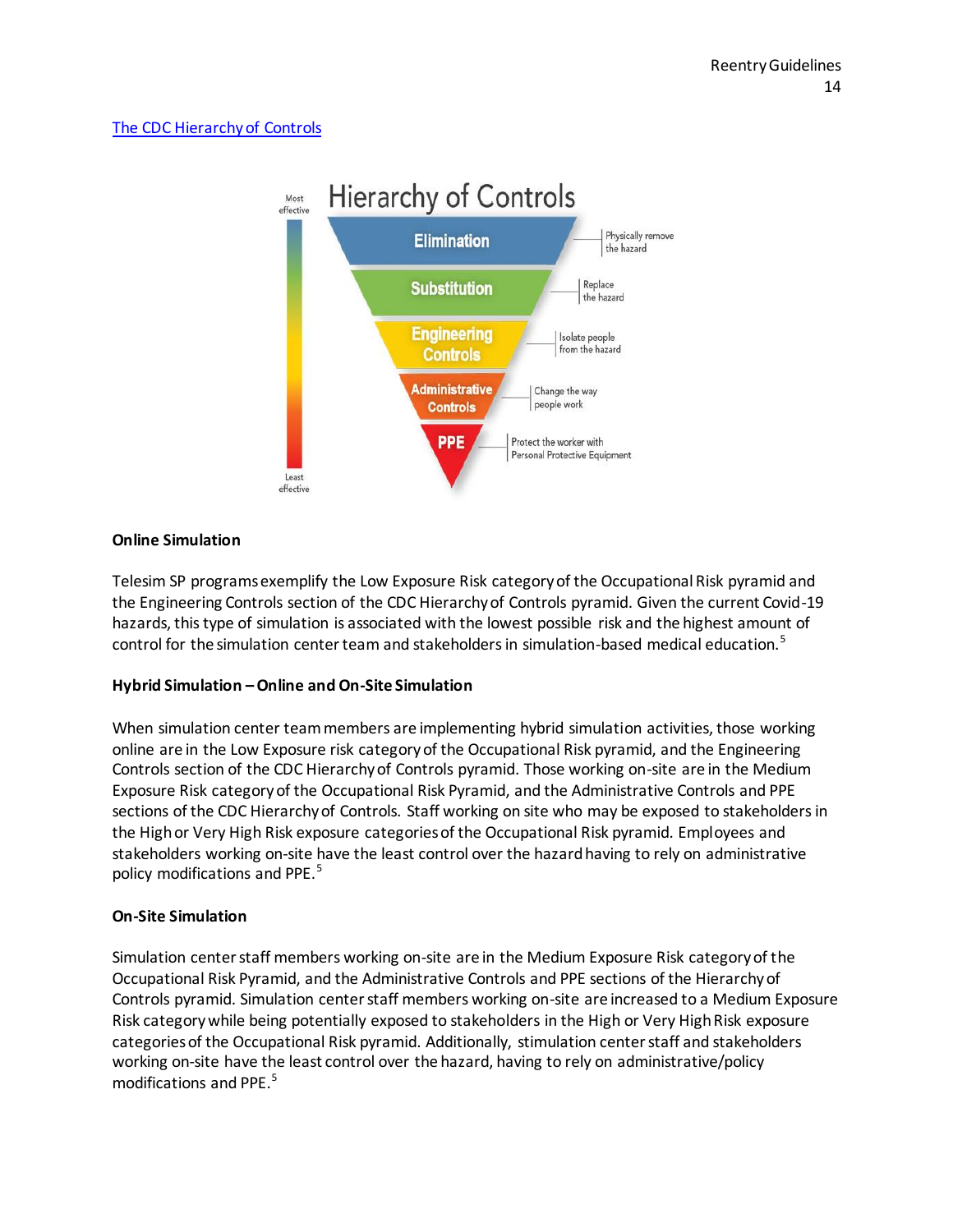#### **Collaboration Guidelines**

Internal and external stakeholders will meet with members of the simulation center leadership team to discuss project needs, including the optimal format for content delivery: virtual, hybrid, or on-site. These guidelines reflect policies and procedures promulgated by M-Simulation at the University of Minnesota<sup>5</sup> and current simulation center policies and procedures.

#### **Criteria for Online Simulation**

- Virtual telesim programs will be the default option for standardized patient programs.
- SP activities, communication skills training, interviewing techniques, clinical reasoning, demonstration role plays, narrated physical exam skills, and SP verbal feedback to learners and faculty feedback to learners can be provided through telesim.
- Telesim programs can be used for formative or summative learner assessment.

#### **Criteria for Hybrid Simulation**

- SP activities, communication skills training, medical interviewing, clinical reasoning, didactic sessions, demonstration role plays, narrated physical exam skills assessment and SP feedback and faculty feedback to learners.
- Formative and summative learner assessment.
- Specific technical and procedural skills that may be combined with any of the above done remotely.
- "One off" individual or small group customized training for which learners, faculty, SPs, and simulation center team members are online with one or two team members on site to utilize mannequins or task trainers integrated with online components.

#### **Criteria for On-Site Simulation**

- Standardized training for specific technical and procedural skills necessary for safe clinical practice by an advanced group of learners, i.e., residents, licensed health care practitioners, graduate students, using mannequins, task trainers or other simulation equipment safely within the simulation center setting. Skills that may not be gained by any other modality will be taught on-site.
- Training conducted on-site needs to meet graduation requirements that cannot be met in any other manner.
- Standardized training for a specific technical or procedural skill that is necessary for health sciences students to safely work in clinical areas, including training specific to PPE and other skills related to the safe care of patients with Covid-19.

Any simulation project that may be successfully implemented virtually/online will be implemented virtually to keep employees and stakeholders in the low exposure risk category as defined by OSHA Covid-19 Workplace Guidelines. Simulation activities conducted on-site moves the risk for employees and stakeholders to the OSHA Covid-19 medium risk category. Stakeholders who work clinically fall into the high or very OSHA Covid-19 risk exposure category may be interacting with simulation team members and other stakeholders who would otherwise remain in the low exposure risk category when working online or virtually. The simulation center leadership team will prioritize essential training for students and trainees returning to the clinical environment to be done on-site as necessary. All other projects will be discussed on a case by case basis.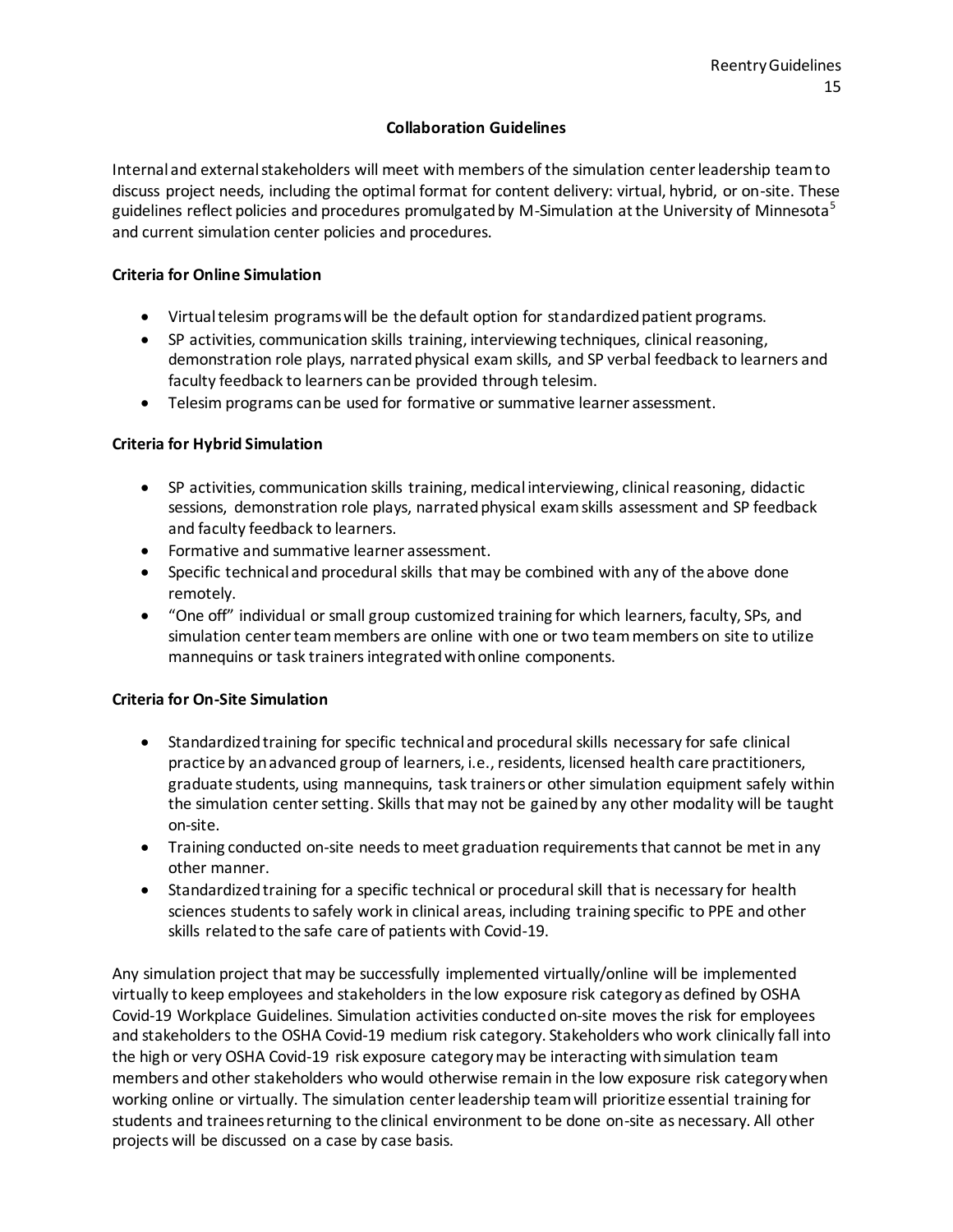Scheduling for on-ground simulation events will be limited to one event during a given time period, unless it is absolutely necessary to have concurrent events. The goal is to avoid overlapping events. There may be more than one event per day, but not in the same timeframe. This is to maintain sustainable staffing and allow time for cleaning and disinfecting equipment and areas in the simulation center for events that must be held on site.

Once a simulation event is scheduled, a member of the simulation center leadership team will meet with the involved course faculty member(s). The goal of this meeting is to collaboratively design or adapt a pre-existing project to a virtual or hybrid virtual/live program.

# **Safety Protocols to Support Flexible Operations**

To decrease risk of illness as much as possible during on-site simulation, it is essential that all simulation center team members adhere to the following guidelines which align with RUMC and University policies, Chicago Department of Public Health Recommendations, CDC and OHSA guidelines for workplace safety during Covid-19. These protocols also reflect operational procedures shared with simulation educators by M-Simulation at the University of Minnesota.<sup>5</sup>

#### **Safety Guidelines for Simulation Center Staff Members**

- Rotate on-line/remote work assignments with on-site responsibilities.
- Have a back-up person available for each simulation program if an employee becomes sick and is unable to work.
- Simulation center staff members working on-site may not bring visitors to the simulation center.
- Temperatures for all Medical Center staff will be screened at campus entry points and surgical masks will be provided.
- The [CDC Self Checker Tool](https://www.cdc.gov/coronavirus/2019-ncov/symptoms-testing/symptoms.html) can be used to screen for any potential Covid-19 symptoms. Staff members are not expected to come to work if they are experiencing any symptoms compatible with Covid-19.
- Simulation center staff members will engage in frequent handwashing for 20 seconds or more at a time including after each occasion when they disinfect simulation areas and before and after eating.
- Simulation center staff members working on-site will practice social distancing of 6 feet or more.
- Simulation center staff members working on-site will wear surgical face masks at all times except in their personal office area when alone.
- Simulation center staff members working on-site will not serve as models for simulation events even if they have done so previously, i.e., ultrasound, and will not have physical contact with each other or other stakeholders in the simulation center.
- Simulation center staff members working on-site will bring limited personal items and store them in an area only they access that is reserved for their personal use.
- Simulation center staff members working on-site will not congregate in common areas such as conference rooms or the break room.
- Simulation center staff members working on-site are encouraged to bring food that does not need to be microwaved or refrigerated and that can be stored in their designated personal space. Staff members may use the break room facilities to refrigerate or microwave their food one at a time, but should not congregate in this area.
- Simulation center staff members working on-site are not permitted to share any office equipment, i.e., desks, chairs, pens, or other equipment, i.e., headphones.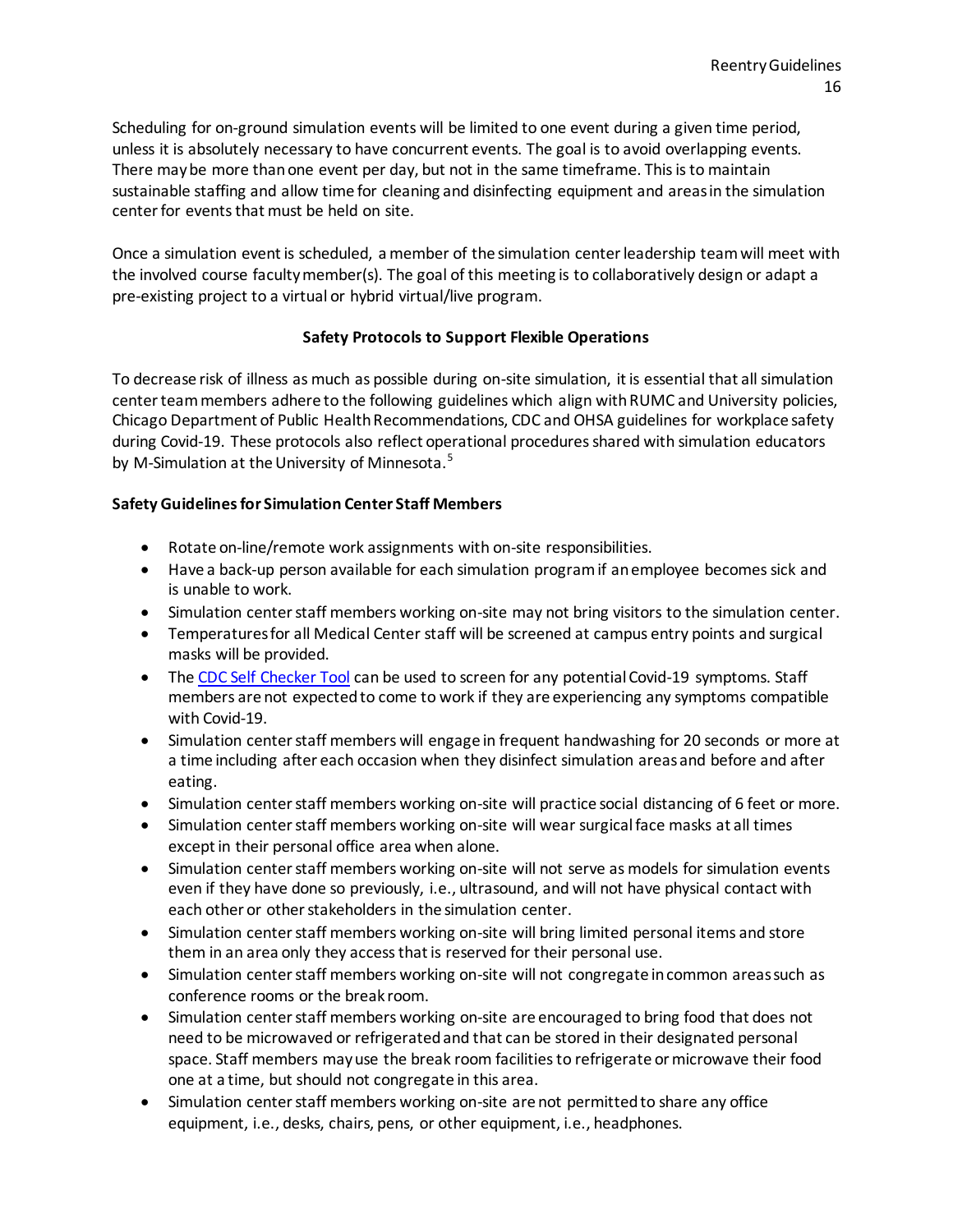#### **Safety Guidelines for Faculty and Students Using the Simulation Center**

- Simulation center stakeholders (faculty and students) should not enter the simulation center if they have Covid-19 symptoms.
- Any stakeholders who say they have Covid-19 symptoms will not be allowed to participate in the simulation program.
- No visitors are allowed in the simulation center.
- All stakeholders participating in on-site simulation will practice social distancing of 6 feet or more unless otherwise directed by a simulation center staff member.
- All stakeholders should refrain from physical contact with simulation center team members and one another.
- All stakeholders are asked to keep talking to a minimum.
- Stakeholders may not eat in the simulation center at any time.
- Stakeholders must observe social distancing when using the washrooms in the simulation center.
- Stakeholders should bring limited or no personal items to the simulation center. Phones, pens, and wallets should stay on that person. The cubbies in Debriefing Rooms 1-4 will no longer be used to store personal belongings including water bottles and back packs.

These guidelines will continue to evolve as more information about the pathogenesis, epidemiology and treatment of Covid-19 emerges. The simulation center staff will continue to participate in professional development activities that provide evidence-based content on best practices for immersive learning as the Covid-19 pandemic continues. We will continue to offer high quality simulation based medical education that meets or exceeds learner expectations, fostering patient safety and enhancing the quality of clinical care.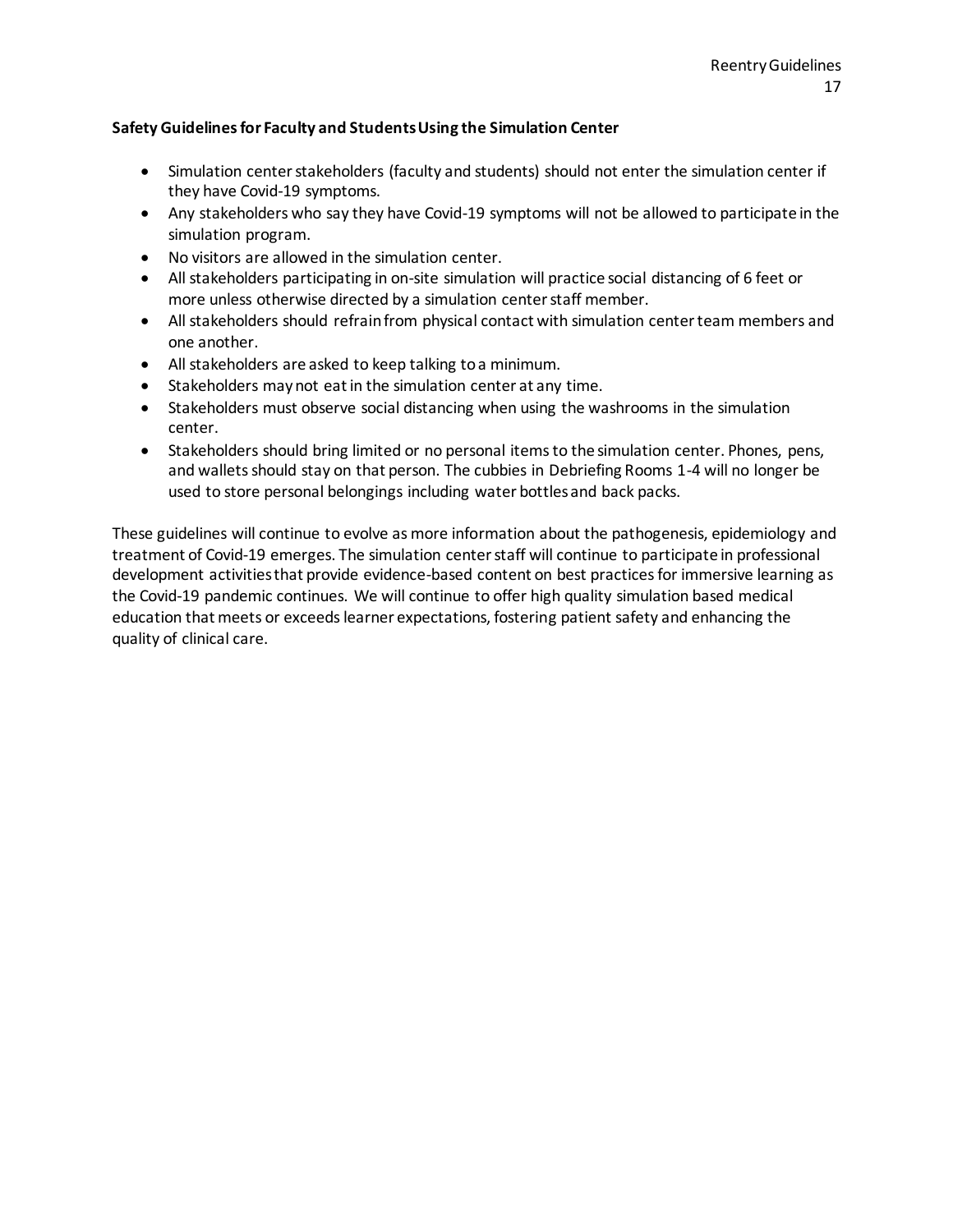# **References:**

- 1. Crawford S. Campus reopening, mask requirements and sharps at home. [https://www.simghosts.org/News/28394/A-Pointed-Issue-Campus-reopening-mask](https://www.simghosts.org/News/28394/A-Pointed-Issue-Campus-reopening-mask-requirements-and-sharps-at-home)[requirements-and-sharps-at-home.](https://www.simghosts.org/News/28394/A-Pointed-Issue-Campus-reopening-mask-requirements-and-sharps-at-home)
- 2. Rush System for Health Covid-19 Updates. [https://insiderush.rush.edu/rushsystem/covid19/Pages/default.aspx.](https://insiderush.rush.edu/rushsystem/covid19/Pages/default.aspx)
- 3. Rush University Medical Center. Ambulatory Clinic Reopening Guidebook. [https://insiderush.rush.edu/rushsystem/covid19/PublishingImages/Pages/PageCards/RUMG/Cli](https://insiderush.rush.edu/rushsystem/covid19/PublishingImages/Pages/PageCards/RUMG/Clinic%20Reopening%20Guidebook_Final5.pdf) [nic%20Reopening%20Guidebook\\_Final5.pdf.](https://insiderush.rush.edu/rushsystem/covid19/PublishingImages/Pages/PageCards/RUMG/Clinic%20Reopening%20Guidebook_Final5.pdf) Accessed 5/31/2020.
- 4. Rush University Medical Center. Covid-19 resources. [https://www.rush.edu/patients](https://www.rush.edu/patients-visitors/coronavirus-covid-19-information-and-resources)[visitors/coronavirus-covid-19-information-and-resources](https://www.rush.edu/patients-visitors/coronavirus-covid-19-information-and-resources)
- 5. University of Minnesota, M-Simulation Flexible Operations Plan. [https://www.healthysimulation.com/wp-content/uploads/2020/06/M-Simulation\\_Flexible-](https://www.healthysimulation.com/wp-content/uploads/2020/06/M-Simulation_Flexible-Operations-Plan_5_27_20.pdf)[Operations-Plan\\_5\\_27\\_20.pdf](https://www.healthysimulation.com/wp-content/uploads/2020/06/M-Simulation_Flexible-Operations-Plan_5_27_20.pdf)
- 6. SSH Reentry Webinar. Zoom presentation, 5/27/2020.
- 7. CDC. Coronavirus disease. Environmental cleaning and disinfection recommendations. [http://www.cdc.gov.coronarvirus/2019-ncov/prevent-getting-sick/cleaning-disinfection.html.](http://www.cdc.gov.coronarvirus/2019-ncov/prevent-getting-sick/cleaning-disinfection.html)
- 8. Guridi et al. Disinfectant activity of a portable ultraviolet C equipment. *International Journal of Environmental Research and Public Health*. 2019;16(23):4747.
- 9. US EPA. List N: Disinfectants for use against SARS-CoV-2. US EPA. <https://www.epa.gov/pesticide-registration/list-n-disinfectants-use-against-sars-cov-2>
- 10. Laerdal Medical Laerdal Help Center. Laerdal Medical. [https://laerdal.force.com/HelpCenter/s/article/Hygiene-and-cleaning-procedures-for-CPR](https://laerdal.force.com/HelpCenter/s/article/Hygiene-and-cleaning-procedures-for-CPR-manikins)[manikins](https://laerdal.force.com/HelpCenter/s/article/Hygiene-and-cleaning-procedures-for-CPR-manikins)
- 11. Viswanath A, Monga P. Working through the COVID-19 outbreak: Rapid review and recommendations for MSK and allied health personnel. *Journal of Clinical Orthopaedics and Trauma.* https://doi.org/10.1016/jcot.2020.03.014
- 12. Messina G et al. time effectiveness of ultraviolet C light (UVC) emitted by light emitting diodes (LEDs) in reducing stethoscope contamination. *International Journal of Environmental Research and Public Health.* 2016;13(1):940[. https://doi.og.10.3390/ijerph13100940](https://doi.og.10.3390/ijerph13100940)